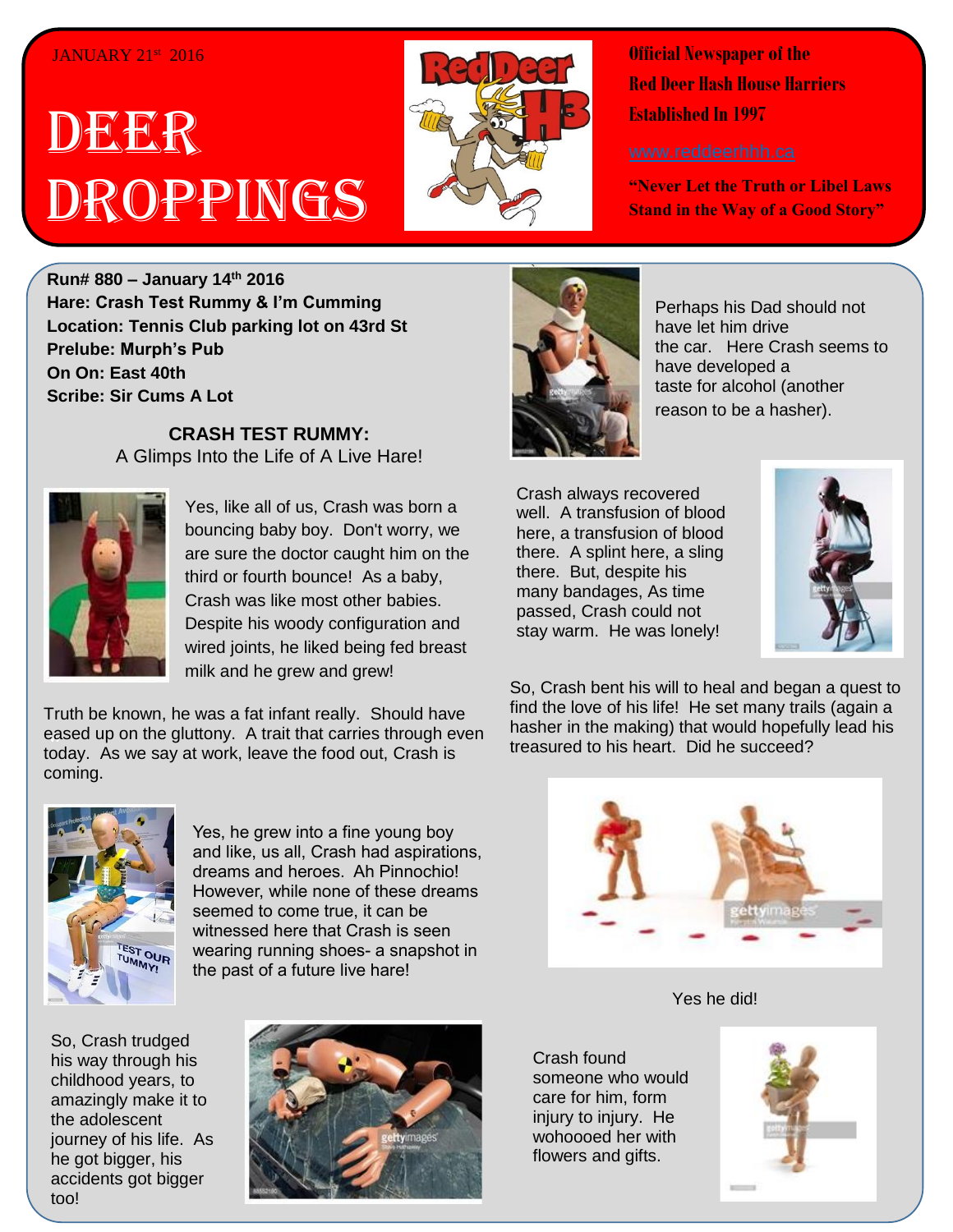Together, their love blossomed.



You know, the MIND of crash is an unusual thing.



It works but Crash was worried. He needed to support his wife and budding family but also really needed to be close to hospitals and medical attention.

Oh My, What to Do?



So, Crash diddled until his diddler was sore!



He was feeling trapped!

But, when hope was almost lost- Bang (like the cars he did not see) a brilliant idea slammed into his skull.



He would begin a medially oriented career. Job security and bandages for life!



So, many happy years was spent by Crash at his job, with his adoring wife, with his two children. As the kids grew, the too moved on leaving Crash alone with his wonderful wife (I'm Coming)!

But she needed him to have an outside interest. He tried things, many things. Like darts!



..but that did not go so well. It was then, that the brilliant Sir Cums A Lot came onto the scene. He convinced Crash to come to a little running group known as the Hash House Harriers and there he became the Crash Test Rummy we know today. And while Crash struggled with the alphabet (turning 'W' into an 'X') and with simple symbols such as dots and arrows..



..his runs have been fun and interesting. But the pinnacle of his haring career was his most recent run where Crash Test Rummy ventured out as a Live Hare'!

So we circled up and Chips called out names introduced a virgin (Amanda). Hasher, young and old came out in droves. Here to witness the ultimate demise of Crash Test Rummy or to witness one of the most fun and fantastic runs of the week!